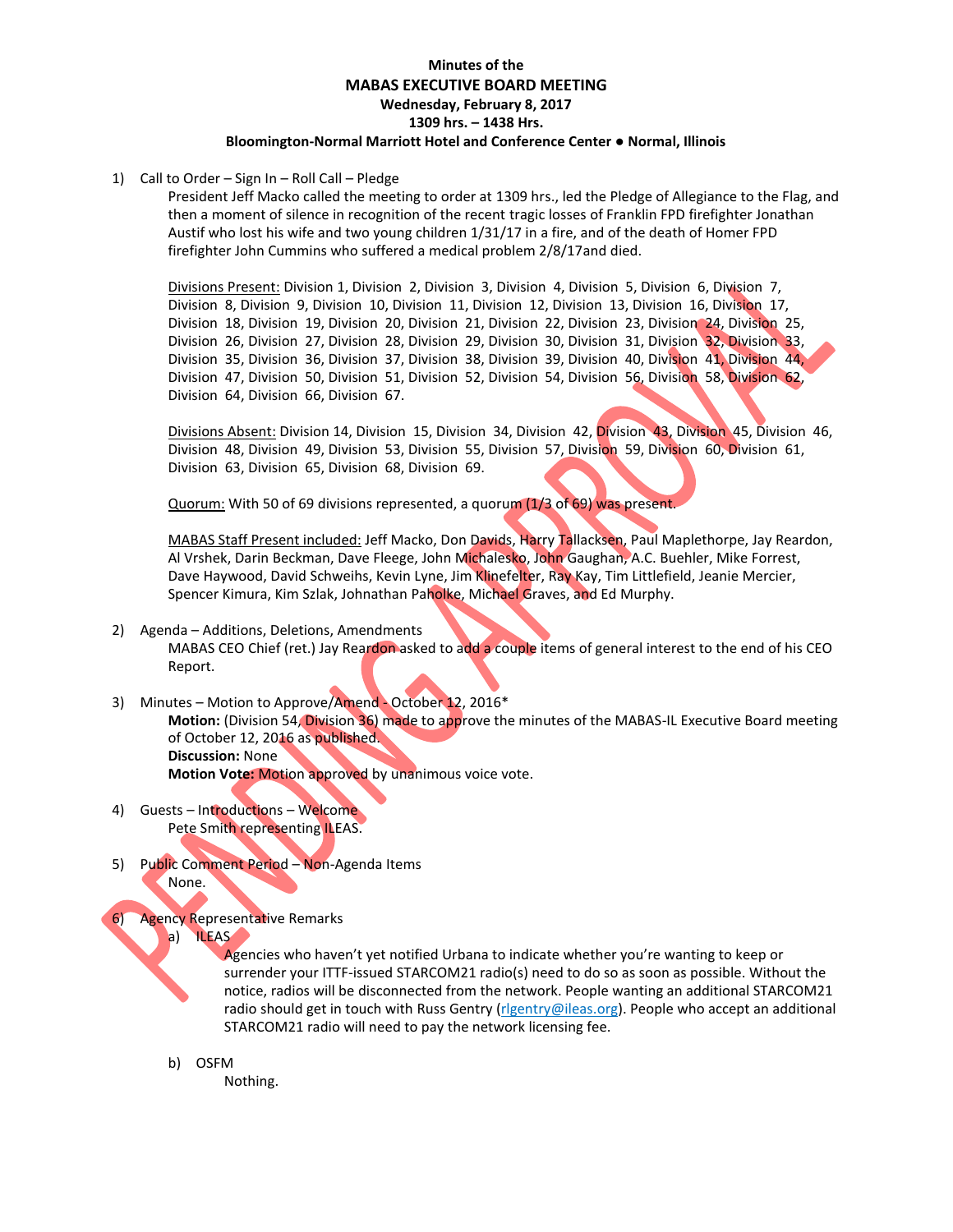# c) IEMA

Nothing.

- 7) Finance Budget Comptroller's Report\*
	- a) Funds Status Report\*

The report is presented on pages 6 - 8 in the meeting packet. Treasurer/Comptroller Paul Maplethorpe led a highlights explanation of the printed report.

- b) Dues Report 2016\* (See above.)
- c) Grant Matrix 2015 Current (4-1-16 / 3-31-17 with Reprogrammed Extension 7/1/17)\* (See above.)
- d) 2016 Grant Submittal SHGP/UASI Status

CEO Jay Reardon explained we had to suck up about 3%, or \$300K, out of the 2016 grant to pay for administrative costs. We also had to reprogram some of the money to pay a 15-month grant cycle at a 12-month funding level. We expect to be receiving somewhere around \$6.5M with about 57% coming from the State and the balance from UASI, but we won't know the actual amounts until April. The grant submittals will be prepared and submitted somewhere between May and August with awards expected sometime in the fourth quarter of the calendar year.

- e) MABAS 2017 Proposed Operating Budget\*
	- 1) (Non-Grant Funds)
	- 2) Request to Adopt
	- 3) Excludes Any Recognition of Increased Dues Revenues **Motion:** (Division 39, Division 28) made to adopt the proposed budget. **Discussion:** Jay explained the presented budget does not assume increased dues which, if approved later in this meeting, would alter the projected income. **Motion Action:** Motion approved by unanimous voice vote.
- 8) Attorney, Legal Counsel, Legislative Matters
	- a) MABAS-IL and MABAS-WI Interstate EMS MOA-Legal Actions Pending Legal counsel was ill and not able to attend this meeting. Tabled.
	- b) MABAS-IL and MABAS-IN Interstate MAMA-C Legal Actions Pending Legal counsel was ill and not able to attend this meeting. Tabled.
		- MABAS Contract Addendum Status Report\* 2017 Progress To Date 2017 Planned Actions Referring to page 20 of the meeting packet Jay Reardon commented the project to be compliant with FEMA's federal fire service reimbursement policy is approximately 79% complete. MABAS is going to send a letter directing those departments who are not going to take action on the addendum to check the box accordingly, sign the letter and return it so MABAS can have that information on record. MABAS will make a list of who's adopted and who's not and will make that information available to facilitate all departments in making their mutual aid decisions going forward. We intend to bring this to closure in 2017.
	- d) 2017 MABAS Legislative Actions Regarding Sustainable Funding
		- 1) License Plate Renewal Fee

Jay Reardon reviewed our 3-year long legislative efforts to add a \$3.00 surcharge to license plate renewals. Our bill went nowhere in committee again this last year due to state budget deadlock issues. We've talked to legislators to convince them they need to provide MABAS dependable, sustainable funding if they want us to continue, and they say they do. Legislation has been reintroduced by Representative Nekritz. We've not given up.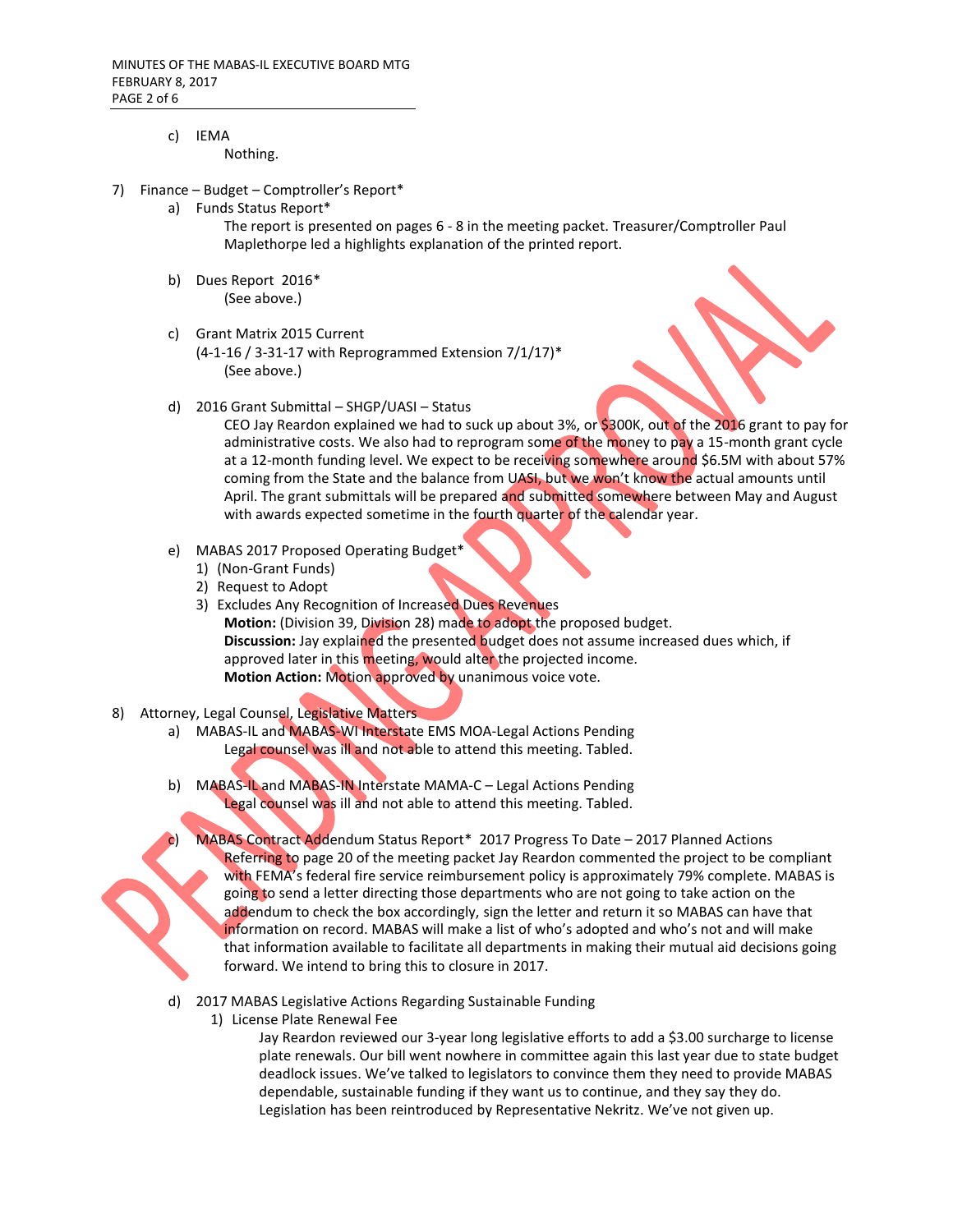2) Constitutional Amendment – Transportation "Lock Box" Passage

The Transportation Coalition succeeded in getting a question placed on last November's ballot asking voters to approve that all funds related to transportation will have to be spent on transportation projects. MABAS had met with the Transportation Coalition prior to that vote and members were receptive to our reasoning that transportation projects result in public safety costs that need to be funded. The "Lock Box" Amendment passage yielded a debatable effect on our license plate bill. Lobbyist John Millner has talked to a senator connected to the Transportation Coalition in an effort to keep options open.

On a related issue, Mike Mavrogeorge announced the General Assembly's Fire Caucus Annual Breakfast will be at 8:00a on March 16<sup>th</sup> in the Capitol cafeteria. The annual Fire Service Legislative Day will kick off at 8:00a on March 8<sup>th</sup> in Springfield, providing an opportunity to push our fire service legislative agenda. Those attending are encouraged to wear dress blues.

- 3) Project Fees For Public Safety Mutual Aid Fee For Services Demand (See above.)
- 9) Policy Considerations
	- a) MABAS Dues Work Group Report and Recommendations Policy Consideration to Adopt Feb. 8, 2017\* Info previously distributed.

**Motion:** (Division 36, Division 20) made to approve the recommendation of the Dues Work Group to change the dues structure as previously presented and as documented on pages  $21 -$ 36 in the meeting packet. **Discussion:** None.

**Motion Action:** Via a roll call vote of 46 ayes, 3 no's, and 0 abstentions, the motion carried.

b) Request For New MABAS Division (70)\* Separation Of Agencies From Division 12 Request For Considerations To Approve/Disapprove

**Motion:** (Division 12, Division 24) made to approve the creation of a new Division 70 through the separation of six member agencies from Division 12.

**Discussion:** To clarify some recently raised questions, CEO Jay Reardon explained MABAS's original planning and subsequent follow through to purchase deployable equipment sufficient for an eventual target of seventy (70) divisions, which is one more than the present sixty-nine (69) divisions. Right now there's no expectation of grant money to allow MABAS to expand beyond the seventy. There will be some operational costs and some soft costs involved with setting up a new division. The parties involved understand the impacts of a split on their divisional Special Operations Teams, and that MABAS has no need for additional statewide Special Operations Teams at this time.

A Division 20 representative questioned the reasoning behind the meeting agenda calling for a vote on this issue prior to discussion of adoption of a pertaining policy, and further stated Division 20 does not feel this split truly follows the benefits of the MABAS system and moves away from the recent pressures of consolidation. President Jeff Macko explained the meeting agenda sequence is in keeping with the order in which the business was submitted for consideration.

Bill Schultz, Fire Chief of the City of Wheaton and President of the West Suburban Fire/Rescue Alliance, explained the desire to separate from Division 12 and that the majority of Division 12 members voted to allow the separation. The effort is not to create waves but is an attempt to strengthen the local area in western DuPage County. The action is directly in line with consolidation efforts within the county. Since 2010, six departments have joined the Alliance.

Richard Mikel, Fire Chief of Elk Grove Village and Vice President of Division 1, commended the efforts taken to provide functional consolidation but said Division 1 is not able to see an overall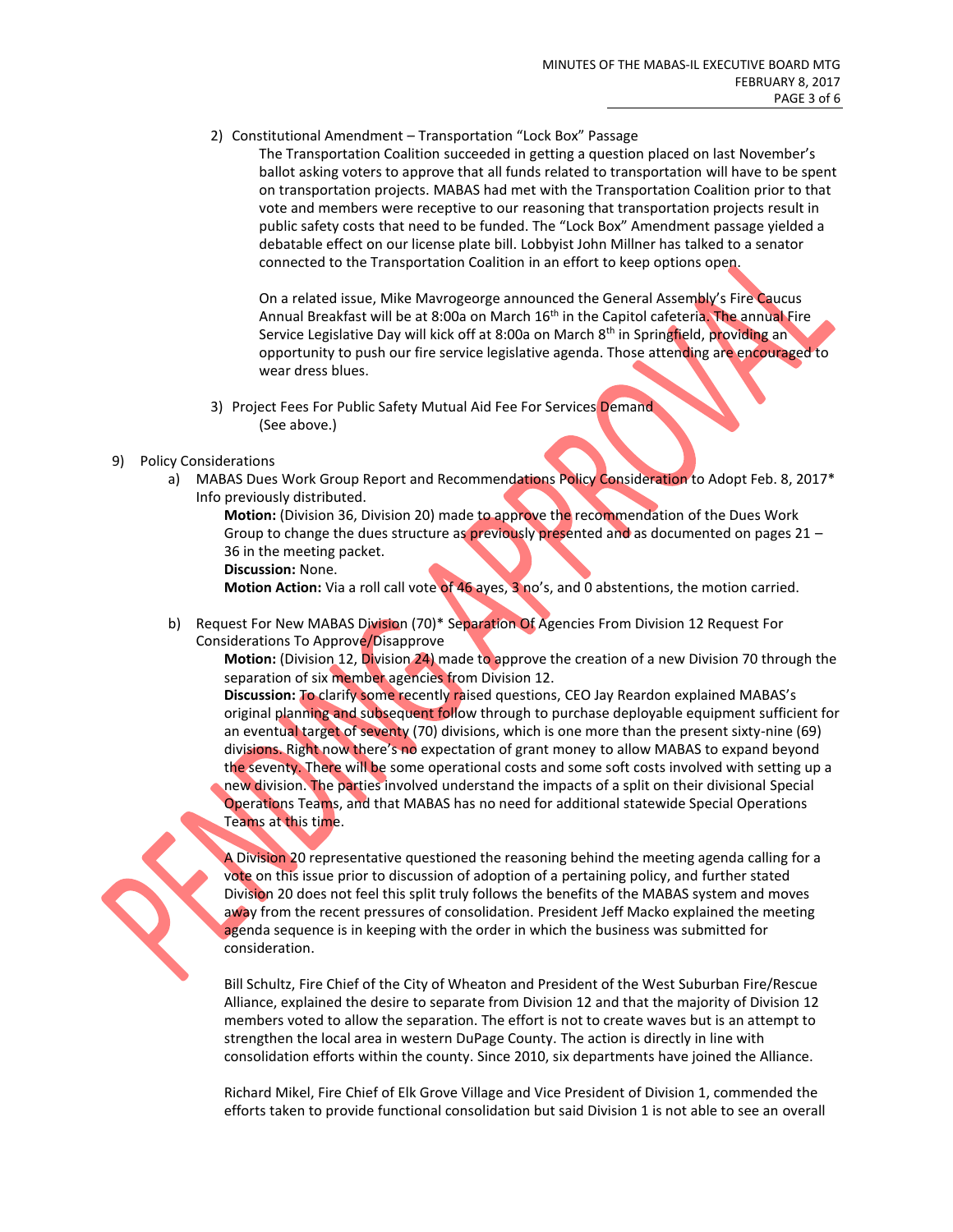benefit to MABAS in creating another division in this way. Division 1 sees where the split would improve the individuality of the six departments in the Alliance, but has yet to see a positive impact on MABAS overall and finds it hard to accept the statement there will be no negative impact.

**Motion Vote:** With a roll call vote of 20 ayes, 26 no's, and 3 abstentions, the motion was defeated.

c) MABAS New Division, Transfer, Separation\* Work Group Report and Recommendation Policy Considerations to Adopt – Feb 8, 2017

**Motion:** (Division 54, Division 36) made to adopt the draft Policy as presented at the October 12, 2016 Executive Board meeting.

**Discussion:** None.

**Motion Vote:** Motion approved by unanimous voice vote.

d) MABAS Staff Uniform Policy Update\* Policy Consideration to Adopt – Feb 8, 2017 Introduced at Oct. meeting.

**Motion:** (Division 54, Division 41) made to approve the new "Clothing for Staff Personnel" Policy C-02-01 as introduced at the October 2016 meeting and as on pages 73-76 in today's meeting packet.

**Discussion:** In response to a question, it was explained the revenue to support this will come mainly from the Dues Fund.

**Motion Vote:** Motion approved by unanimous voice vote.

## 10) Committee Matters and Reports

a) Illinois Terrorism Task Force (ITTF) Restructure\*

CEO Jay Reardon reported on the January 23<sup>rd</sup> restructuring of the Illinois Terrorist Task Force (ITTF) into five steering committees of Law Enforcement, Fire, Emergency Management, Public Health, and Critical Infrastructure/Transportation. For 2017, IFSI Director Royal Mortenson is chair of the Fire Committee and Jay is vice-chair. The committees will be the group to advise the Governor regarding areas where we're not prepared and corrective action is needed. More to come.

#### b) Bylaws and Elections Committee

1<sup>st</sup> Vice President Don Davids reported the Committee reviewed all packets and found all to be valid for nomination.

1) Nominations For Second Vice President\*

The single nomination for this position is Chief (ret.) Harry Tallacksen. Nominations from the floor were called for three times.

**Motion:** (Division 8, Division 6) made to close nominations.

With only one candidate, Chief Davids called for the vote.

**Motion Vote:** Harry Tallacksen was elected by unanimous voice vote.

## 2) Nominations For Treasurer/Comptroller\*

Chiefs Greg Formica and Sean Maloy were candidates for this position. Nominations from the floor were called for three times.

**Motion:** (Division 24, Division 28) made to close nominations.

**Motion Vote:** In a roll-call vote, Sean Maloy received 34 votes, Greg Formica received 13 votes and there was 1 abstention. Sean Maloy was elected Treasurer/Comptroller.

3) Nominations For Secretary\*

The single nomination for this position was Chief Joe Holomy. Nominations from the floor were called for three times.

**Motion:** (Division 66, Division 41) made to close nominations.

With only one candidate, Chief Davids called for the vote.

**Motion Vote:** Joe Holomy was elected by unanimous voice vote.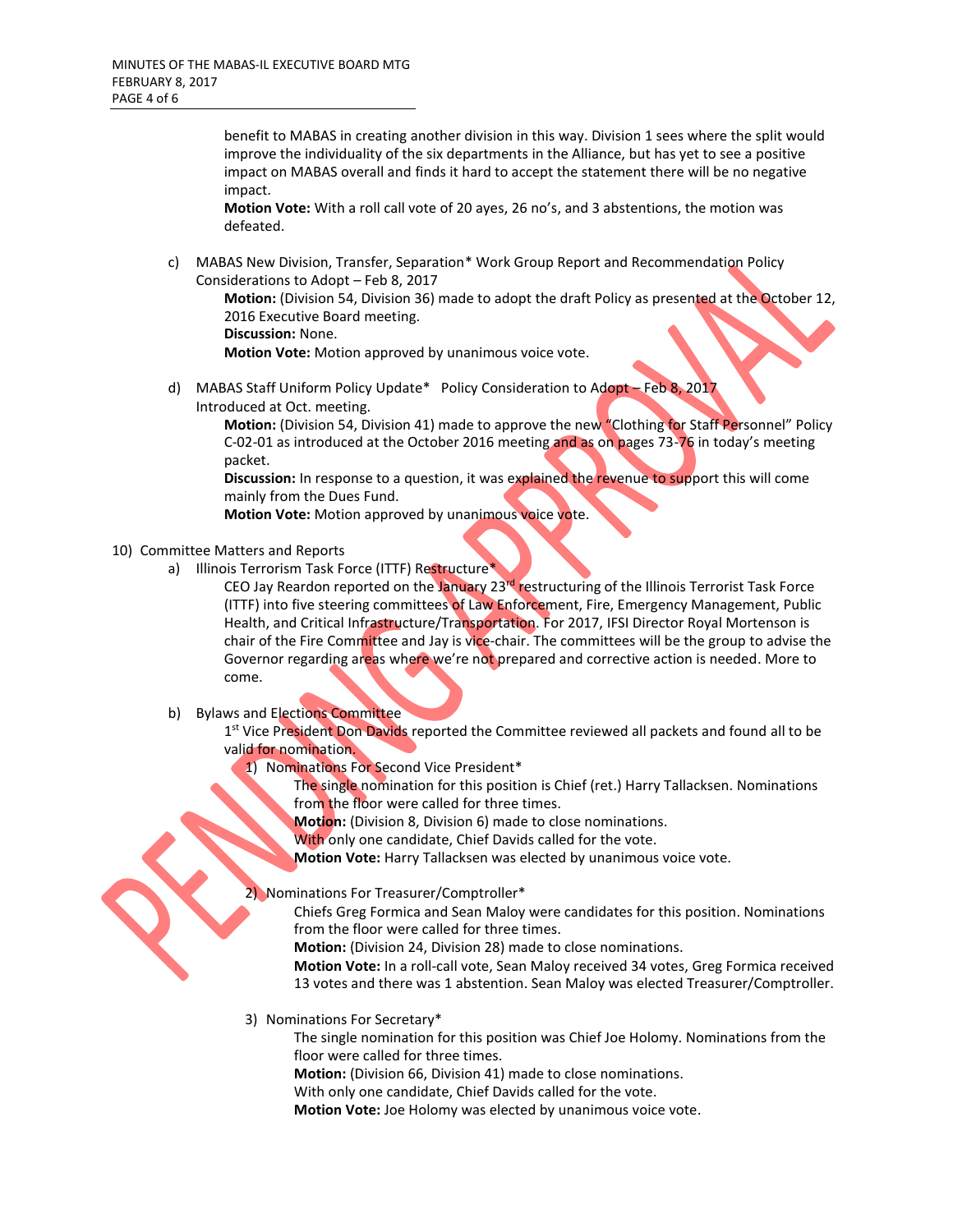President Jeff Macko welcomed the new board Leadership Committee members while explaining they assume their positions at the conclusion of this meeting.

#### 11) CEO Report

a) MABAS Non-For-Profit - Status Report\*

Referring to pages beginning on 111 in the meeting packet, CEO Jay Reardon explained the Leadership Committee has been working to follow through on the October 2016 Executive Board meeting decision to set up a foundation that could raise up to \$50K at a cost not to exceed \$2K for the filing. Jay and the Leadership Committee will be working on identifying directors from non-firefighting organizations to sit on the board. The goal is to replace lost grant funds to assist with summit costs.

- b) MABAS 2017 Annual Training Summit Report Command registration was 256 including speakers; Dispatch registration was 184 including speakers. We were pleased to see Dispatch attendance didn't decline even with the loss of OT/BF funding.
- c) MABAS 2018 Annual Training Summit Projection Loss of Grant Funds In Support (SHGP) We are feeling optimistic based on this year's attendance and right now are planning to have a training summit again next year even in the face of no grant funding.
- d) MABAS-IL and IAFC Website Tool Box
	- 1) Active Shooter On Line Tool Box
		- We are working with IAFC and certain privates on putting together an Active Shooters Tool Kit web site with SOP's, procedures, articles, best practices, etc. It's already up and running and we'll continue building it.
		- 2) Complex Coordinated Attacks Tool Box In Process Same as above but with a somewhat different focus.
- e) ITTF Overtime/Backfill Reimbursement Policy Change Though there was talk to reduce OT/BF to not exceed \$50/hour, as of last week OT/BF for MABAS will remain at \$58/hour maximum. We do not yet have this in writing.
- f) University of Illinois Research Effort With MABAS\*

Research Specialist Dr. Marshall Poole contacted MABAS regarding the possibility of interviewing our people to explore the possibility of mobilizing data resources to support preparation, response, and recovery from disasters. This is a research project to assist first responders in making decisions through the use of data. We will share more information as it becomes available.

University of Illinois Research Effort With MABAS\*

Retired Chief Hank Clemmensen of the IAFC was asked to get involved in forming a focus group from public safety agencies who want to, or are already, using drones, to properly train and develop policies for use. Jay is looking for this to take place at the divisional level whereby participants would be representing their division. Interested people should drop an email to Jay.

MABAS 2016 Annual Report

The MABAS 2016 Annual Report has been submitted to IEMA reporting on activities and things accomplished. We'll make it available after IEMA signs off on it.

i) Additional Bunk Rooms at the MRC

Jay invited people to stop by the MRC to see how the number of bunk rooms on the 2<sup>nd</sup> floor of the west end of the MRC has been expanded so we can more comfortably house staff supporting deployed troops. We're also going to be using the space to bunk division "spark plugs" invited to